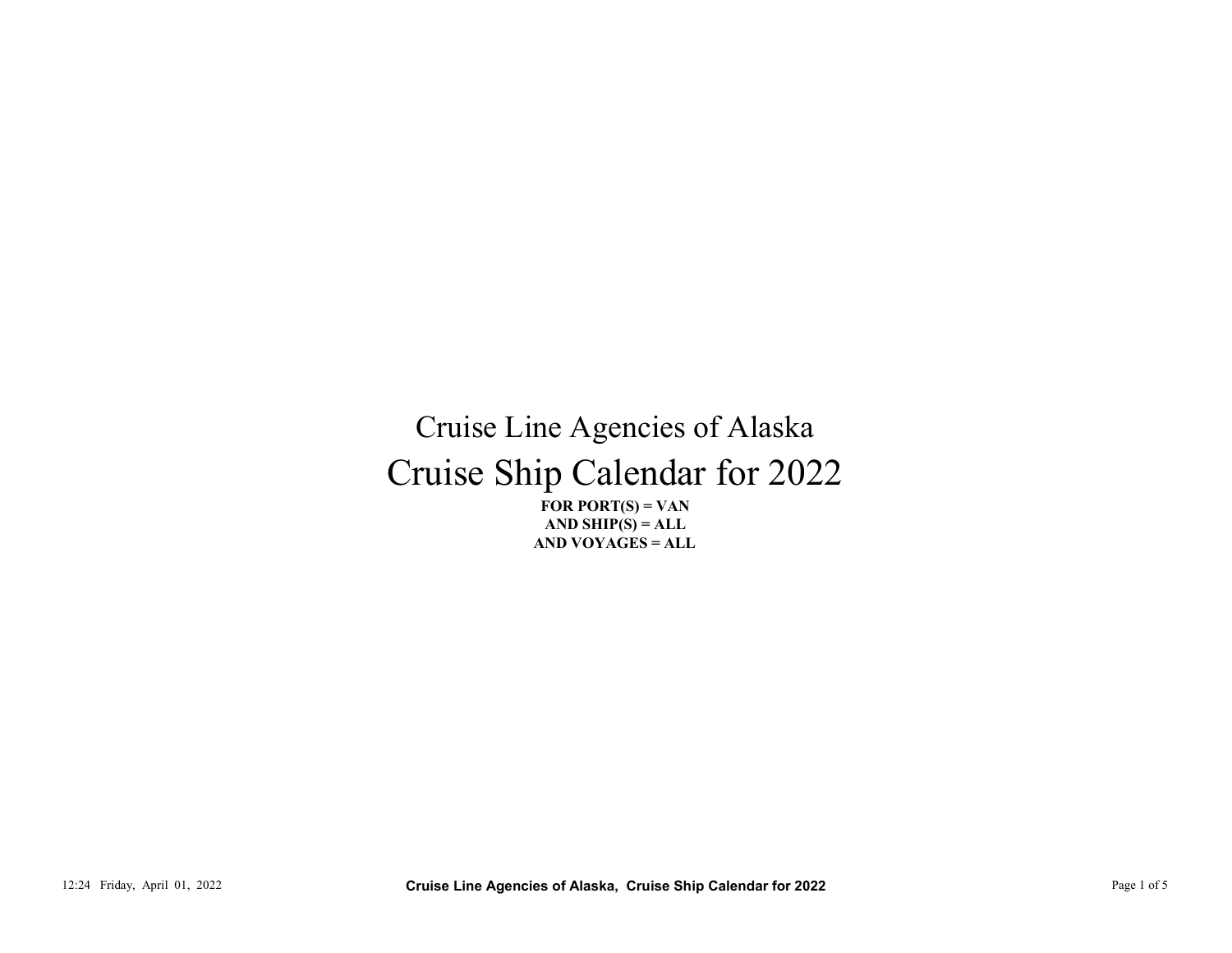| Sunday, April 24                                                                                                                         | Monday, April 25                                                                                 | Tuesday, April 26                                      | Wednesday, April 27<br>VAN ZUIDERDAM<br>07:00 - 16:30                                                                                           | Thursday, April 28                                        | Friday, April 29<br>VAN RADIANCE OF THE SEA<br>$07:00 - 16:30$                                                                           | Saturday, April 30<br>VAN KONINGSDAM<br>$07:00 - 16:30$                                                                                     |
|------------------------------------------------------------------------------------------------------------------------------------------|--------------------------------------------------------------------------------------------------|--------------------------------------------------------|-------------------------------------------------------------------------------------------------------------------------------------------------|-----------------------------------------------------------|------------------------------------------------------------------------------------------------------------------------------------------|---------------------------------------------------------------------------------------------------------------------------------------------|
| Sunday, May 1<br>VAN NIEUW AMSTERDAM<br>$07:00 - 16:30$<br>VAN SERENADE OF THE SEA<br>$07:00 - 17:00$                                    | Monday, May 2<br>VAN ROYAL PRINCESS<br>$07:00 - 16:00$<br>VAN NORWEGIAN JEWEL<br>$07:00 - 17:00$ | Tuesday, May 3<br>VAN VIKING ORION $07:00$ - 17:00     | Wednesday, May 4<br>VAN DISCOVERY PRINCESS<br>$04:30 - 16:30$<br>VAN ZUIDERDAM<br>$07:00 - 16:30$                                               | Thursday, May 5<br>VAN OVATION OF SEAS<br>$06:00 - 16:00$ | Friday, May 6<br>VAN RADIANCE OF THE SEA<br>$07:00 - 16:30$                                                                              | Saturday, May 7<br>VAN KONINGSDAM<br>$07:00 - 16:30$<br>VAN OCEAN VICTORY<br>$07:00 - 17:00$<br>VAN MAJESTIC PRINCESS<br>$07:30 - 16:30$    |
| Sunday, May 8<br>VAN NIEUW AMSTERDAM<br>$07:00 - 16:30$<br>VAN SERENADE OF THE SEA<br>$07:00 - 17:00$                                    | Monday, May 9                                                                                    | Tuesday, May 10                                        | Wednesday, May 11<br>VAN ZUIDERDAM<br>$07:00 - 16:30$<br>VAN GRAND PRINCESS<br>$07:30 - 16:30$                                                  | Thursday, May 12                                          | Friday, May 13<br>VAN MILLENNIUM<br>$07:00 - 16:30$                                                                                      | Saturday, May 14<br>VAN ROYAL PRINCESS $01:45 - 20:00$<br>VAN KONINGSDAM<br>$07:00 - 16:30$                                                 |
| Sunday, May 15<br>VAN NOORDAM $07:00 - 16:30$<br>VAN ECLIPSE<br>$07:00 - 16:30$<br>VAN SERENADE OF THE SEA<br>$07:00 - 17:00$            | Monday, May 16<br>VAN NORWEGIAN JEWEL $07:00 - 17:00$<br>VAN DISNEY WONDER<br>$07:00 - 17:00$    | Tuesday, May 17<br>VAN SEVEN SEAS MARINER<br>$08:00 -$ | Wednesday, May 18<br>VAN SEVEN SEAS MARINER<br>- 17:00<br>VAN ZUIDERDAM $07:00$ - $16:30$                                                       | Thursday, May 19                                          | Friday, May 20<br>VAN RADIANCE OF THE SEA $07:00$ - $16:30$<br>VAN STAR BREEZE $08:00$ - $17:00$<br>VAN ROALD AMUNDSEN $08:00$ - $18:00$ | Saturday, May 21<br>VAN KONINGSDAM<br>$07:00 - 16:30$<br>VAN MAJESTIC PRINCESS $07:30 - 16:30$                                              |
| Sunday, May 22<br>VAN ECLIPSE<br>$06:00 - 16:30$<br>VAN NIEUW AMSTERDAM<br>$07:00 - 16:30$<br>VAN SERENADE OF THE SEA<br>$07:00 - 17:00$ | Monday, May 23<br>VAN VIKING ORION<br>$07:00 - 17:00$<br>VAN DISNEY WONDER<br>$07:00 - 17:00$    | Tuesday, May 24                                        | Wednesday, May 25<br>VAN REGATTA $06\mathord:00$ - $18\mathord:00$<br>VAN ZUIDERDAM<br>$07:00 - 16:30$<br>VAN GRAND PRINCESS<br>$07:30 - 16:30$ | Thursday, May 26<br>VAN SILVER MUSE<br>$07:00 - 18:00$    | Friday, May 27<br>VAN MILLENNIUM<br>$07:00 - 16:30$<br>VAN SEABOURN ODYSSEY<br>$07:00 - 17:00$                                           | Saturday, May 28<br>VAN ROYAL PRINCESS<br>$02:00 - 21:00$<br>VAN KONINGSDAM<br>$07:00 - 16:30$<br>VAN OCEAN VICTORY<br>$07:00 - 17:00$      |
| Sunday, May 29<br>VAN ECLIPSE<br>$06:00 - 16:30$<br>VAN NOORDAM<br>$07:00 - 16:30$<br>VAN SERENADE OF THE SEA<br>$07:00 - 17:00$         | Monday, May 30<br>VAN DISNEY WONDER<br>$07:00 - 17:00$<br>VAN NORWEGIAN JEWEL<br>$07:00 - 17:00$ | Tuesday, May 31<br>VAN STAR BREEZE<br>$08:00 - 17:00$  | Wednesday, June 1<br>VAN ZUIDERDAM<br>$07:00 - 16:30$<br>VAN SEVEN SEAS MARINER<br>$07:00 - 17:00$                                              | Thursday, June 2                                          | Friday, June 3<br>VAN RADIANCE OF THE SEA<br>$07:00 - 16:30$                                                                             | Saturday, June 4<br>VAN KONINGSDAM<br>$07:00 - 16:30$<br>VAN MAJESTIC PRINCESS<br>$07:30 - 16:30$<br>VAN QUEEN ELIZABETH<br>$08:00 - 17:00$ |
| Sunday, June 5<br>VAN ECLIPSE<br>$06:00 - 16:30$<br>VAN NIEUW AMSTERDAM<br>$07:00 - 16:30$<br>VAN SERENADE OF THE SEA $07:00$ - $17:00$  | Monday, June 6<br>VAN DISNEY WONDER<br>$07:00 - 17:00$                                           | Tuesday, June 7                                        | Wednesday, June 8<br>VAN ZUIDERDAM<br>$07:00 - 16:30$<br>VAN GRAND PRINCESS<br>$07:30 - 16:30$                                                  | Thursday, June 9<br>VAN SILVER MUSE<br>$07:00 - 18:00$    | Friday, June 10<br>VAN MILLENNIUM<br>$07:00 - 16:30$<br>VAN SEABOURN ODYSSEY<br>$07:00 - 17:00$                                          | Saturday, June 11<br>VAN ROYAL PRINCESS<br>$00:15 - 17:00$<br>VAN KONINGSDAM<br>$07:00 - 16:30$                                             |
|                                                                                                                                          |                                                                                                  |                                                        |                                                                                                                                                 |                                                           |                                                                                                                                          |                                                                                                                                             |
| 12:24 Friday, April 01, 2022                                                                                                             |                                                                                                  |                                                        | Cruise Line Agencies of Alaska, Cruise Ship Calendar for 2022                                                                                   |                                                           |                                                                                                                                          | Page 2 of 5                                                                                                                                 |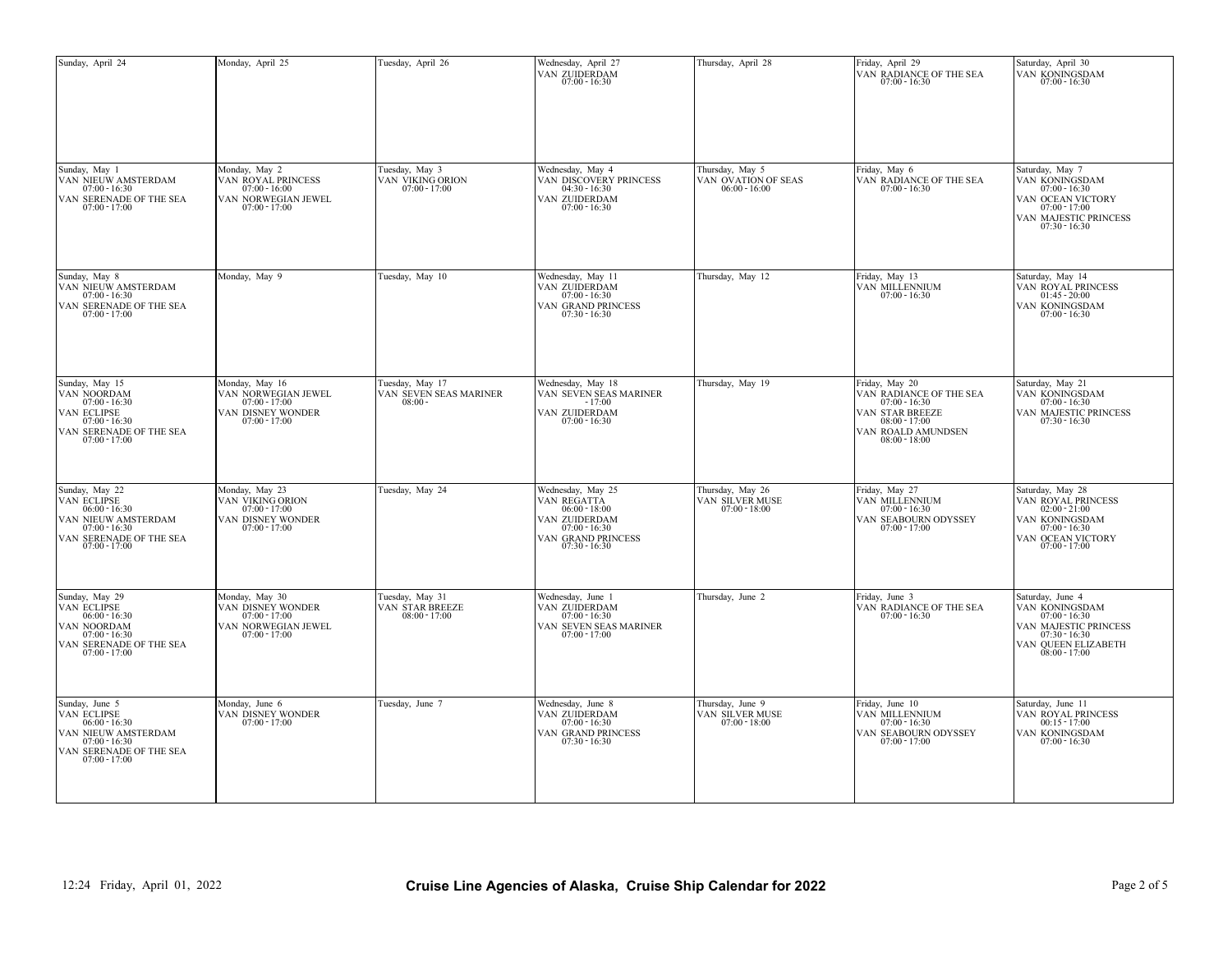| Sunday, June 12<br>VAN ECLIPSE<br>$06:00 - 16:30$<br>VAN NOORDAM<br>$07:00 - 16:30$<br>VAN NG ORION<br>$07:00 - 17:00$<br>VAN VIKING ORION<br>$07:00 - 17:00$<br>VAN SERENADE OF THE SEA<br>$07:00 - 17:00$ | Monday, June 13<br>VAN DISNEY WONDER<br>$07:00 - 17:00$<br>VAN NORWEGIAN JEWEL<br>$07:00 - 17:00$<br>VAN ROALD AMUNDSEN<br>$08:00 - 18:00$                              | Tuesday, June 14<br>VAN QUEEN ELIZABETH<br>08:00 - 17:00      | Wednesday, June 15<br>VAN ZUIDERDAM<br>$07:00 - 16:30$<br>VAN SEVEN SEAS MARINER<br>$08:00 - 18:00$                                   | Thursday, June 16<br>VAN SILVER SHADOW<br>$07:00 - 18:00$                                         | Friday, June 17<br>VAN RADIANCE OF THE SEA<br>$07:00 - 16:30$                                                                                     | Saturday, June 18<br>VAN KONINGSDAM<br>$07:00 - 16:30$<br>VAN OCEAN VICTORY<br>$07:00 - 17:00$<br>VAN MAJESTIC PRINCESS<br>$07:30 - 16:30$ |
|-------------------------------------------------------------------------------------------------------------------------------------------------------------------------------------------------------------|-------------------------------------------------------------------------------------------------------------------------------------------------------------------------|---------------------------------------------------------------|---------------------------------------------------------------------------------------------------------------------------------------|---------------------------------------------------------------------------------------------------|---------------------------------------------------------------------------------------------------------------------------------------------------|--------------------------------------------------------------------------------------------------------------------------------------------|
| Sunday, June 19<br>VAN ECLIPSE<br>$06:00 - 16:30$<br>VAN NIEUW AMSTERDAM<br>$07:00 - 16:30$<br>VAN SERENADE OF THE SEA<br>$07:00 - 17:00$                                                                   | Monday, June 20<br>VAN DISNEY WONDER<br>$07:00 - 17:00$                                                                                                                 | Tuesday, June 21<br>VAN SEABOURN ODYSSEY<br>07:00 - 17:00     | Wednesday, June 22<br>VAN ZUIDERDAM<br>$07:00 - 16:30$<br>VAN GRAND PRINCESS<br>$07:30 - 16:30$<br>VAN STAR BREEZE<br>$08:00 - 17:00$ | Thursday, June 23<br><b>VAN SILVER MUSE</b><br>07:00 - 18:00                                      | Friday, June 24<br>VAN MILLENNIUM<br>$07:00 - 16:30$<br>VAN QUEEN ELIZABETH<br>$08:00 - 17:00$                                                    | Saturday, June 25<br>VAN ROYAL PRINCESS<br>$01:00 - 20:00$<br>VAN KONINGSDAM<br>$07:00 - 16:30$                                            |
| Sunday, June 26<br>VAN ECLIPSE<br>$06:00 - 16:30$<br>VAN NOORDAM<br>$07:00 - 16:30$<br>VAN SERENADE OF THE SEA<br>$07:00 - 17:00$                                                                           | Monday, June 27<br>VAN DISNEY WONDER<br>$07:00 - 17:00$<br>VAN NORWEGIAN JEWEL<br>$07:00 - 17:00$                                                                       | Tuesday, June 28<br>VAN NORWEGIAN SPIRIT<br>$07:00 - 16:00$   | Wednesday, June 29<br>VAN ZUIDERDAM<br>$07:00 - 16:30$<br>VAN SEVEN SEAS MARINER<br>$08:00 - 18:00$                                   | Thursday, June 30<br>VAN SILVER SHADOW<br>$07:00 - 18:00$                                         | Friday, July 1<br>VAN RADIANCE OF THE SEA<br>$07:00 - 16:30$<br>VAN SEABOURN ODYSSEY<br>$07:00 - 17:00$<br>VAN QUEEN ELIZABETH<br>$08:00 - 17:00$ | Saturday, July 2<br>VAN KONINGSDAM<br>$07:00 - 16:30$<br>VAN VIKING ORION<br>$07:00 - 17:00$<br>VAN MAJESTIC PRINCESS<br>$07:30 - 16:30$   |
| Sunday, July 3<br>VAN ECLIPSE<br>$06:00 - 16:30$<br>VAN NIEUW AMSTERDAM<br>$07:00 - 16:30$<br>VAN SERENADE OF THE SEA<br>$07:00 - 17:00$                                                                    | Monday, July 4<br>VAN DISNEY WONDER<br>$07:00 - 17:00$                                                                                                                  | Tuesday, July 5                                               | Wednesday, July 6<br>VAN ZUIDERDAM<br>$07:00 - 16:30$<br>VAN GRAND PRINCESS<br>$07:30 - 16:30$                                        | Thursday, July 7<br>VAN SILVER MUSE<br>$07:00 - 18:00$<br>VAN ROALD AMUNDSEN<br>$08:00 - 18:00$   | Friday, July 8<br>VAN MILLENNIUM<br>$07:00 - 16:30$                                                                                               | Saturday, July 9<br>VAN KONINGSDAM<br>$07:00 - 16:30$<br>VAN OCEAN VICTORY<br>$07:00 - 17:00$<br>VAN ROYAL PRINCESS<br>$09:15 - 16:30$     |
| Sunday, July 10<br>VAN NG ORION<br>$04:00 -$<br>VAN ECLIPSE<br>$06:00 - 16:30$<br>VAN NOORDAM<br>$07:00 - 16:30$<br>VAN SERENADE OF THE SEA<br>$07:00 - 17:00$                                              | Monday, July 11<br>VAN NG ORION<br>$-17:00$<br>VAN DISNEY WONDER<br>$07:00 - 17:00$<br>VAN NORWEGIAN JEWEL<br>$07:00 - 17:00$<br>VAN QUEEN ELIZABETH<br>$08:00 - 17:00$ | Tuesday, July 12                                              | Wednesday, July 13<br>VAN ZUIDERDAM<br>$07:00 - 16:30$<br>VAN SEVEN SEAS MARINER<br>$07:00 - 17:00$                                   | Thursday, July 14<br>VAN SILVER SHADOW<br>$07:00 - 18:00$<br>VAN STAR BREEZE<br>$08:00 - 17:00$   | Friday, July 15<br>VAN RADIANCE OF THE SEA<br>$07:00 - 16:30$<br>VAN SEABOURN ODYSSEY<br>$07:00 - 17:00$                                          | Saturday, July 16<br>VAN KONINGSDAM<br>$07:00 - 16:30$<br>VAN MAJESTIC PRINCESS<br>$07:30 - 16:30$                                         |
| Sunday, July 17<br>VAN ECLIPSE<br>$06:00 - 16:30$<br>VAN NIEUW AMSTERDAM<br>$07:00 - 16:30$<br>VAN SERENADE OF THE SEA<br>$07:00 - 17:00$                                                                   | Monday, July 18<br>VAN DISNEY WONDER<br>$07:00 - 17:00$                                                                                                                 | Tuesday, July 19                                              | Wednesday, July 20<br>VAN ZUIDERDAM $07:00 - 16:30$<br>VAN GRAND PRINCESS<br>$07:30 - 16:30$                                          | Thursday, July 21<br>VAN SILVER MUSE<br>$07:00 - 18:00$<br>VAN QUEEN ELIZABETH<br>$08:00 - 17:00$ | Friday, July 22<br>VAN MILLENNIUM<br>$07:00 - 16:30$<br>VAN VIKING ORION<br>$07:00 - 17:00$                                                       | Saturday, July 23<br>VAN ROYAL PRINCESS $04:00$ - $16:30$<br>VAN KONINGSDAM<br>$07:00 - 16:30$                                             |
| Sunday, July 24<br>VAN ECLIPSE<br>$06:00 - 16:30$<br>VAN NOORDAM<br>$07:00 - 16:30$<br>VAN SERENADE OF THE SEA<br>$07:00 - 17:00$                                                                           | Monday, July 25<br>VAN DISNEY WONDER<br>$07:00 - 17:00$<br>VAN NORWEGIAN JEWEL<br>$07:00 - 17:00$                                                                       | Tuesday, July 26                                              | Wednesday, July 27<br>VAN ZUIDERDAM<br>$07:00 - 16:30$<br>VAN SEVEN SEAS MARINER<br>$07:00 - 18:00$                                   | Thursday, July 28<br>VAN SILVER SHADOW<br>$07:00 - 18:00$<br>VAN STAR BREEZE<br>$09:30 - 18:00$   | Friday, July 29<br>VAN RADIANCE OF THE SEA<br>$07:00 - 16:30$<br>VAN SEABOURN ODYSSEY<br>$07:00 - 17:00$                                          | Saturday, July 30<br>VAN KONINGSDAM<br>$07:00 - 16:30$<br>VAN OCEAN VICTORY<br>$07:00 - 17:00$<br>VAN MAJESTIC PRINCESS<br>$07:30 - 16:30$ |
|                                                                                                                                                                                                             |                                                                                                                                                                         |                                                               |                                                                                                                                       |                                                                                                   |                                                                                                                                                   |                                                                                                                                            |
| 12:24 Friday, April 01, 2022                                                                                                                                                                                |                                                                                                                                                                         | Cruise Line Agencies of Alaska, Cruise Ship Calendar for 2022 |                                                                                                                                       |                                                                                                   |                                                                                                                                                   | Page 3 of 5                                                                                                                                |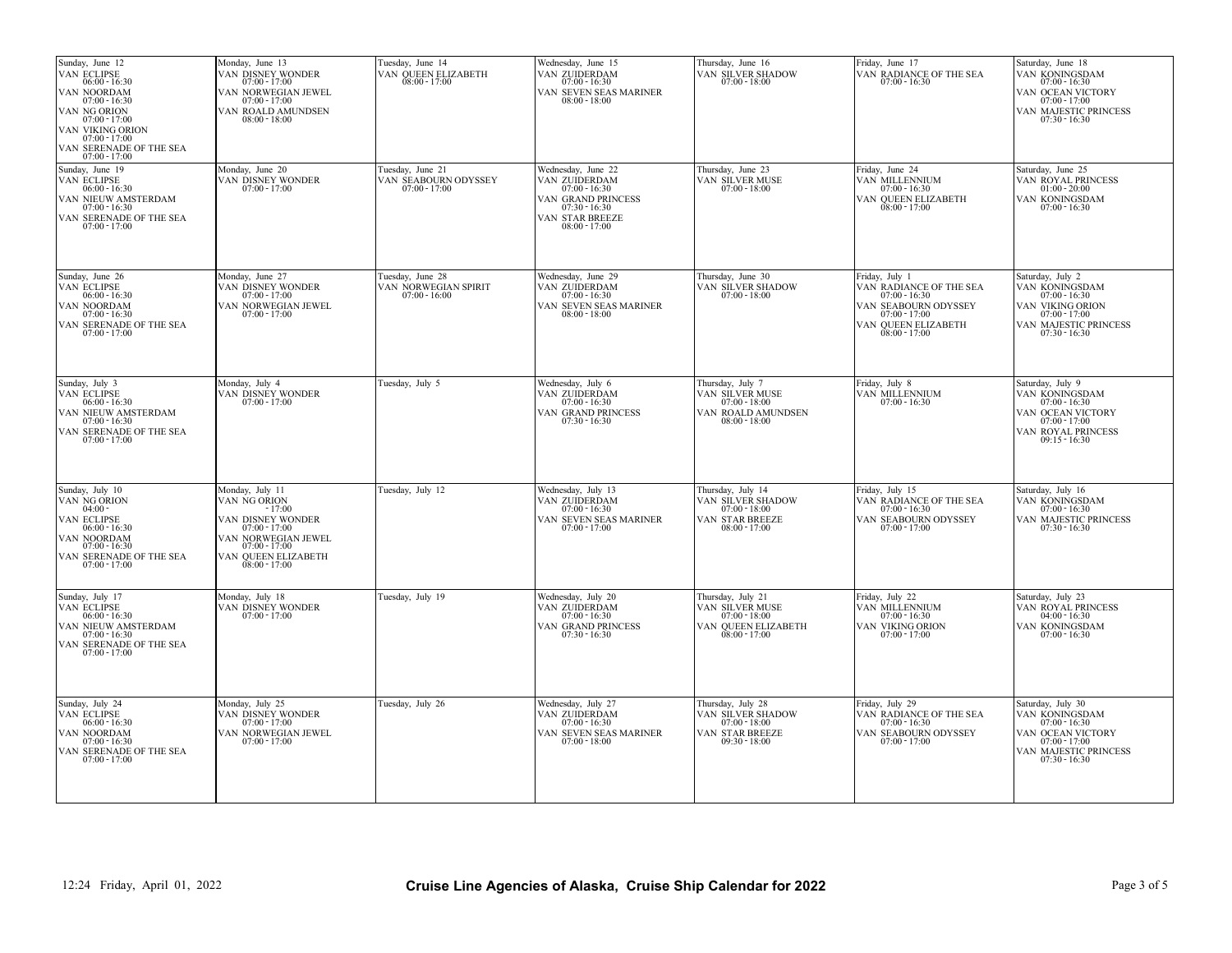| Sunday, July 31<br>VAN ECLIPSE<br>$06:00 - 16:30$<br>VAN NG ORION<br>$06:00 - 17:00$<br>VAN NIEUW AMSTERDAM<br>$07:00 - 16:30$<br>VAN SERENADE OF THE SEA<br>$07:00 - 17:00$ | Monday, August 1<br>VAN DISNEY WONDER<br>$07:00 - 17:00$                                                                                      | Tuesday, August 2                                               | Wednesday, August 3<br>VAN ZUIDERDAM<br>$07:00 - 16:30$<br>VAN GRAND PRINCESS<br>$07:30 - 16:30$                                         | Thursday, August 4<br>VAN SILVER MUSE<br>$07:00 - 18:00$                                           | Friday, August 5<br>VAN MILLENNIUM<br>$07:00 - 16:30$                                                                                   | Saturday, August 6<br>VAN KONINGSDAM<br>$07:00 - 16:30$<br>VAN ROYAL PRINCESS<br>$07:30 - 16:30$                                                                             |
|------------------------------------------------------------------------------------------------------------------------------------------------------------------------------|-----------------------------------------------------------------------------------------------------------------------------------------------|-----------------------------------------------------------------|------------------------------------------------------------------------------------------------------------------------------------------|----------------------------------------------------------------------------------------------------|-----------------------------------------------------------------------------------------------------------------------------------------|------------------------------------------------------------------------------------------------------------------------------------------------------------------------------|
| Sunday, August 7<br>VAN ECLIPSE<br>$06:00 - 16:30$<br>VAN NOORDAM<br>$07:00 - 16:30$<br>VAN SERENADE OF THE SEA<br>$07:00 - 17:00$                                           | Monday, August 8<br>VAN DISNEY WONDER<br>$07:00 - 17:00$<br>VAN NORWEGIAN JEWEL<br>$07:00 - 17:00$<br>VAN ROALD AMUNDSEN<br>$08:00$ - $18:00$ | Tuesday, August 9                                               | Wednesday, August 10<br>VAN ZUIDERDAM<br>$07:00 - 16:30$<br>VAN SEVEN SEAS MARINER<br>$07:00 - 18:00$                                    | Thursday, August 11<br>VAN VIKING ORION<br>$07:00 - 17:00$<br>VAN SILVER SHADOW<br>$07:00 - 18:00$ | Friday, August 12<br>VAN RADIANCE OF THE SEA $07:00 - 16:30$<br>VAN SEABOURN ODYSSEY<br>$07:00 - 17:00$                                 | Saturday, August 13<br>VAN KONINGSDAM<br>$07:00 - 16:30$<br>VAN MAJESTIC PRINCESS<br>$07:30 - 16:30$                                                                         |
| Sunday, August 14<br>VAN ECLIPSE<br>$06:00 - 16:30$<br>VAN NIEUW AMSTERDAM<br>$07:00 - 16:30$<br>VAN SERENADE OF THE SEA<br>$07:00 - 17:00$                                  | Monday, August 15<br>VAN DISNEY WONDER<br>$07:00 - 17:00$                                                                                     | Tuesday, August 16                                              | Wednesday, August 17<br>VAN ZUIDERDAM<br>$07:00 - 16:30$<br>VAN GRAND PRINCESS<br>$07:30 - 16:30$                                        | Thursday, August 18<br>VAN SILVER MUSE<br>$07:00 - 18:00$                                          | Friday, August 19<br>VAN MILLENNIUM<br>$07:00 - 16:30$<br>VAN STAR BREEZE<br>$08:00 - 17:00$                                            | Saturday, August 20<br>VAN NG ORION<br>$06:00 - 17:00$<br>VAN KONINGSDAM<br>$07:00 - 16:30$<br>VAN OCEAN VICTORY<br>$07:00 - 17:00$<br>VAN ROYAL PRINCESS<br>$07:30 - 16:30$ |
| Sunday, August 21<br>VAN ECLIPSE<br>$06:00 - 16:30$<br>VAN NOORDAM<br>$07:00 - 16:30$<br>VAN SERENADE OF THE SEA<br>$07:00 - 17:00$                                          | Monday, August 22<br>VAN NORWEGIAN JEWEL<br>$07:00 - 17:00$<br>VAN DISNEY WONDER<br>$07:00 - 17:00$                                           | Tuesday, August 23                                              | Wednesday, August 24<br>VAN ZUIDERDAM<br>$07:00 - 16:30$<br>VAN SEVEN SEAS MARINER<br>$07:00 - 18:00$                                    | Thursday, August 25<br>VAN SILVER SHADOW<br>$07:00 - 18:00$                                        | Friday, August 26<br>VAN RADIANCE OF THE SEA<br>$07:00 - 16:30$<br>VAN SEABOURN ODYSSEY<br>$07:00 - 17:00$                              | Saturday, August 27<br>VAN REGATTA<br>$06:00 - 18:00$<br>VAN KONINGSDAM<br>$07:00 - 16:30$<br>VAN MAJESTIC PRINCESS<br>$07:30 - 16:30$                                       |
| Sunday, August 28<br>VAN ECLIPSE<br>$06:00 - 16:30$<br>VAN NIEUW AMSTERDAM<br>$07:00 - 16:30$<br>VAN SERENADE OF THE SEA<br>$07:00 - 17:00$                                  | Monday, August 29<br>VAN DISNEY WONDER<br>$07:00 - 17:00$                                                                                     | Tuesday, August 30                                              | Wednesday, August 31<br>VAN ZUIDERDAM<br>$07:00 - 16:30$<br>VAN VIKING ORION<br>$07:00 - 17:00$<br>VAN GRAND PRINCESS<br>$07:30 - 16:30$ | Thursday, September 1<br>VAN SILVER MUSE<br>$07:00 - 18:00$                                        | Friday, September 2<br>VAN MILLENNIUM<br>$07:00 - 16:30$                                                                                | Saturday, September 3<br>VAN KONINGSDAM<br>$07:00 - 16:30$<br>VAN ROYAL PRINCESS<br>$07:30 - 16:30$                                                                          |
| Sunday, September 4<br>VAN ECLIPSE<br>$06:00 - 16:30$<br>VAN NOORDAM<br>$07:00 - 16:30$<br>VAN SERENADE OF THE SEA<br>$07:00 - 17:00$                                        | Monday, September 5<br>VAN NORWEGIAN JEWEL<br>$07:00 - 17:00$<br>VAN DISNEY WONDER<br>$07:00 - 17:00$                                         | Tuesday, September 6<br>VAN SEABOURN ODYSSEY<br>$07:00 - 17:00$ | Wednesday, September 7<br>VAN ZUIDERDAM $07:00 - 16:30$<br>VAN SEVEN SEAS MARINER<br>$07:00 - 18:00$                                     | Thursday, September 8<br>VAN SILVER SHADOW 07:00 - 18:00                                           | riday, September 9<br>VAN RADIANCE OF THE SEA $07:00$ - $16:30$                                                                         | Saturday, September 10<br>VAN KONINGSDAM<br>$07:00 - 16:30$<br>VAN OCEAN VICTORY<br>$07:00 - 17:00$<br>VAN MAJESTIC PRINCESS $07:30 - 16:30$                                 |
| Sunday, September 11<br>VAN ECLIPSE<br>$06:00 - 16:30$<br>VAN NIEUW AMSTERDAM<br>$07:00 - 16:30$<br>VAN SERENADE OF THE SEA<br>$07:00 - 17:00$                               | Monday, September 12<br>VAN DISNEY WONDER<br>$07:00 - 17:00$                                                                                  | Tuesday, September 13                                           | Wednesday, September 14<br>VAN ZUIDERDAM<br>$07:00 - 16:30$<br>VAN GRAND PRINCESS<br>$07:30 - 16:30$                                     | Thursday, September 15                                                                             | Friday, September 16<br>VAN SOLSTICE<br>$06:00 - 16:30$<br>VAN MILLENNIUM<br>$07:00 - 16:30$<br>VAN SEABOURN ODYSSEY<br>$07:00 - 17:00$ | Saturday, September 17<br>VAN KONINGSDAM<br>$07:00 - 16:30$<br>VAN ROYAL PRINCESS<br>$07:30 - 16:30$                                                                         |
|                                                                                                                                                                              |                                                                                                                                               |                                                                 |                                                                                                                                          |                                                                                                    |                                                                                                                                         |                                                                                                                                                                              |
| 12:24 Friday, April 01, 2022                                                                                                                                                 |                                                                                                                                               |                                                                 | Cruise Line Agencies of Alaska, Cruise Ship Calendar for 2022                                                                            |                                                                                                    |                                                                                                                                         | Page 4 of 5                                                                                                                                                                  |